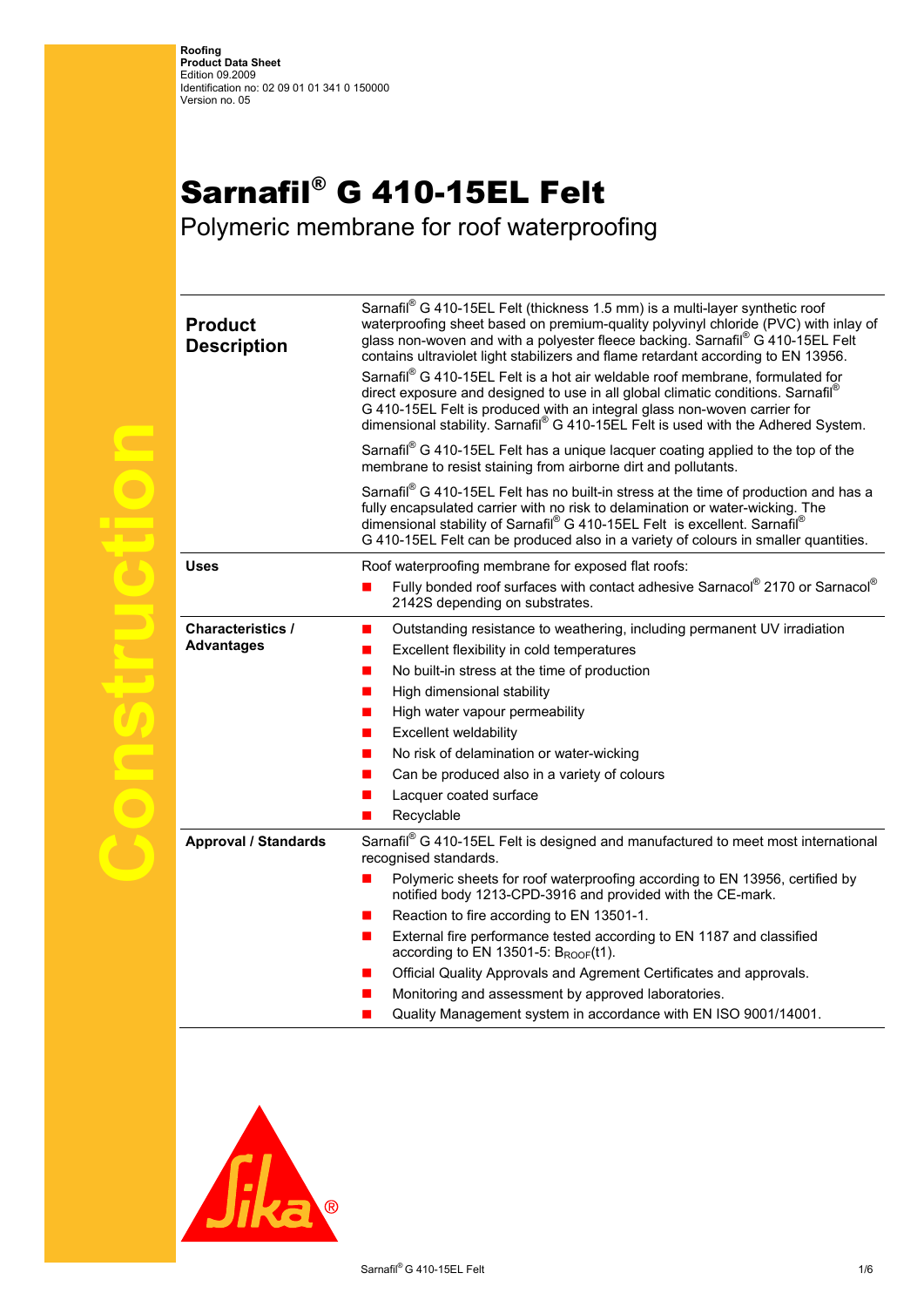| <b>Appearance / Colours</b>                      | Surface:                                                     | matt                                                                                                                                                                                                                                                                                                                                                    |
|--------------------------------------------------|--------------------------------------------------------------|---------------------------------------------------------------------------------------------------------------------------------------------------------------------------------------------------------------------------------------------------------------------------------------------------------------------------------------------------------|
|                                                  | Colours:                                                     |                                                                                                                                                                                                                                                                                                                                                         |
|                                                  | Top surface:                                                 | light grey (nearest RAL 7047)<br>lead grey (Sika colour no. 9500)<br>copper patina (Sika colour no. 6525)<br>window grey (nearest RAL 7040)<br>copper brown (nearest RAL 8004)<br>azure blue (nearest RAL 5009)<br>traffic white (nearest RAL 9016)<br>Top surface in other colours available on request, subject to<br>small minimum order quantities. |
|                                                  | Bottom surface:                                              | dark grey                                                                                                                                                                                                                                                                                                                                               |
| Packaging                                        |                                                              | Sarnafil® G 410-15EL Felt standard rolls are wrapped individually in a blue PE-foil.                                                                                                                                                                                                                                                                    |
|                                                  | Packing unit:<br>Roll length:<br>Roll width:<br>Roll weight: | up to 27 rolls per pallet<br>$15.00 \text{ m}$<br>2.00 m<br>66.00 kg                                                                                                                                                                                                                                                                                    |
| <b>Storage Conditions /</b><br><b>Shelf-Life</b> |                                                              | Rolls must be stored in a horizontal position on pallet and protected from direct<br>sunlight, rain and snow. Product does not expire if correctly stored.                                                                                                                                                                                              |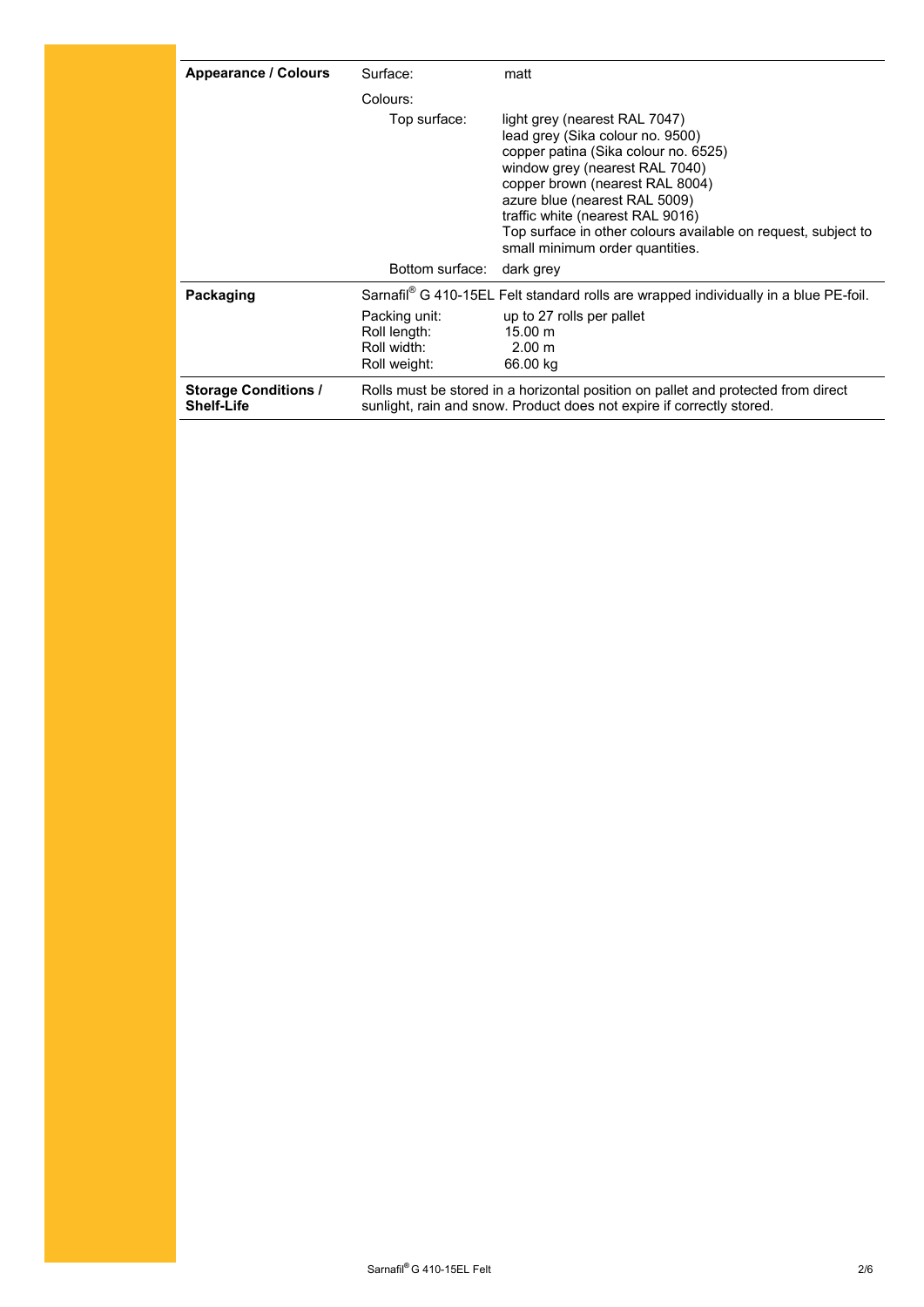## **Technical Data**

| <b>Product Declaration</b>                                  | EN 13956                                 |                                              |
|-------------------------------------------------------------|------------------------------------------|----------------------------------------------|
| <b>Visible defects</b>                                      | Pass                                     | EN 1850-2                                    |
| Length                                                      | 15m (-0%/+5%)                            | EN 1848-2                                    |
| Width                                                       | 2m (-0.5% / +1%)                         | EN 1848-2                                    |
| <b>Straightness</b>                                         | $\leq 30$ mm                             | EN 1848-2                                    |
| <b>Flatness</b>                                             | $\leq 10$ mm                             | EN 1848-2                                    |
| <b>Effective thickness</b>                                  | 1.5 mm ( $-5\%$ / $+10\%$ )              | EN 1849-2                                    |
| Mass per unit area                                          | $2.2$ kg/m <sup>2</sup> (-5% / +10%)     | EN 1849-2                                    |
| <b>Water tightness</b>                                      | Pass                                     | EN 1928                                      |
| <b>Effects of liquid</b><br>chemicals, including<br>water   | On request                               | EN 1847                                      |
| <b>External fire performance:</b>                           |                                          | <b>EN 1187</b>                               |
| <b>Part 1-4</b>                                             | $B_{ROOF}(t1) < 20^{\circ}$              | EN 13501-5                                   |
| <b>Reaction to fire</b>                                     | Class E                                  | EN ISO 11925-2, classification to EN 13501-1 |
| Hail resistance:                                            |                                          | EN 13583                                     |
| rigid substrate<br>flexible substrate                       | $\geq$ 22 m/s<br>$\geq 30$ m/s           |                                              |
| Joint peel resistance                                       | $\geq 300$ N/50 mm                       | EN 12316-2                                   |
| Joint shear resistance                                      | $\geq 600$ N/50 mm                       | EN 12317-2                                   |
| Water vapour transmission<br>properties                     | $\mu = 15'000$                           | EN 1931                                      |
| Tensile strength,                                           |                                          | EN 12311-2                                   |
| longitudinal (md) <sup>1)</sup><br>transversal $(cmd)^{2)}$ | $\geq 700$ N/50 mm<br>$\geq 700$ N/50 mm |                                              |
| Elongation,                                                 |                                          | EN 12311-2                                   |
| longitudinal (md) <sup>1)</sup><br>transversal $(cmd)^{2)}$ | $\ge 65\%$<br>$\ge 65\%$                 |                                              |
| Resistance to impact,                                       |                                          | EN 12691                                     |
| hard substrate<br>soft substrate                            | $\geq$<br>700 mm<br>$\geq 1500$ mm       |                                              |
| Resistance to static load,                                  |                                          | EN 12730                                     |
| soft substrate<br>rigid substrate                           | $\geq 20$ kg<br>$\geq 20$ kg             |                                              |
| Dimension stability,                                        |                                          | EN 1107-2                                    |
| longitudinal (md) <sup>1)</sup><br>transversal $(cmd)^{2}$  | ≤ $ 0.2 $ %<br>≤ $ 0.1 $ %               |                                              |
| <b>Foldability at low</b><br>temperature                    | $≤ -25 °C$                               | EN 495-5                                     |
| <b>UV exposure</b>                                          | Pass (> 5000h)                           | EN 1297                                      |
|                                                             | $^{(1)}$ md $-$ moching direction        |                                              |

<sup>1)</sup> md = machine direction<br><sup>2)</sup> cmd = cross machine direction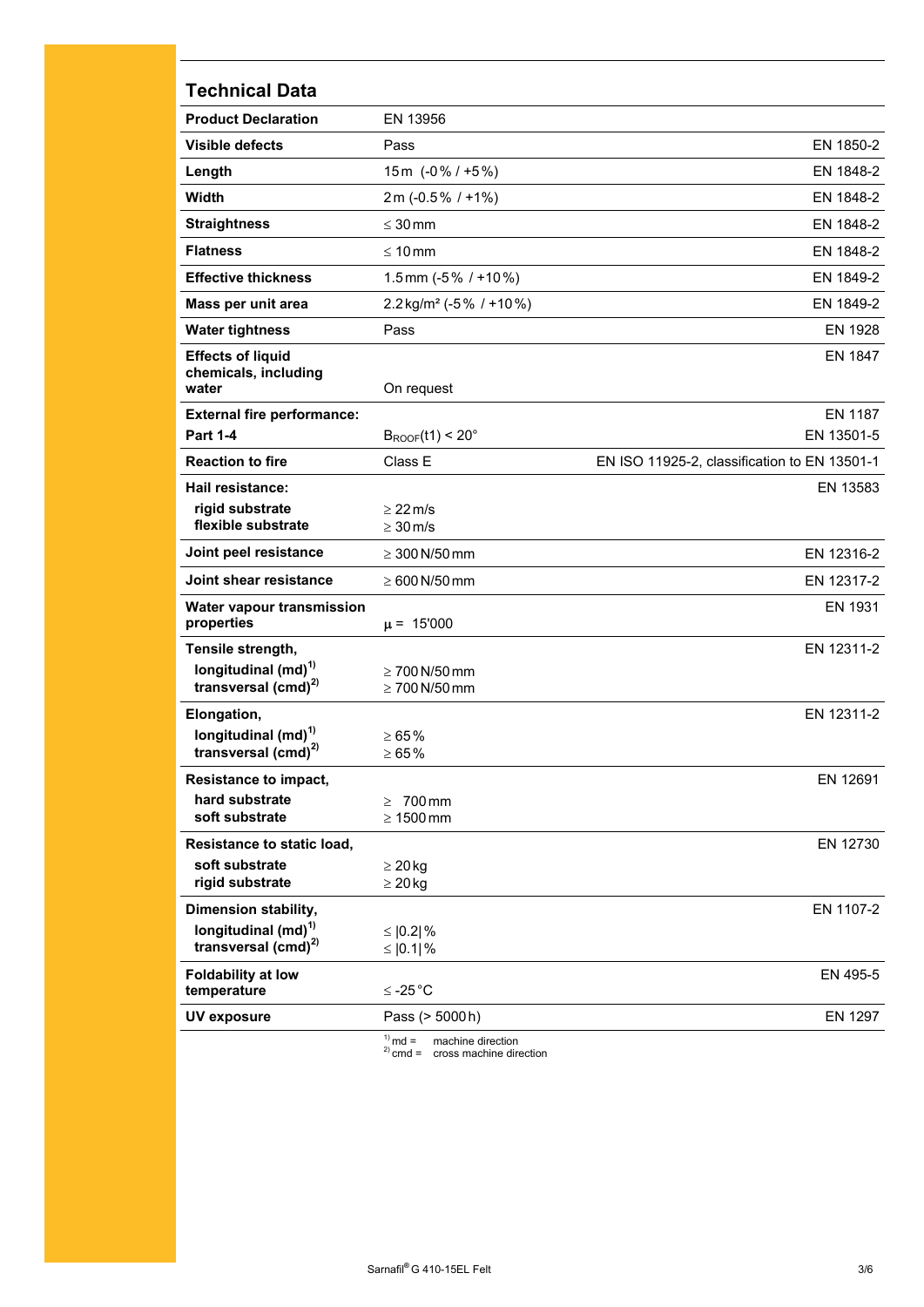| <b>System</b><br><b>Information</b>              |                                                                                                                                                                                                                                                                     |
|--------------------------------------------------|---------------------------------------------------------------------------------------------------------------------------------------------------------------------------------------------------------------------------------------------------------------------|
| <b>System Structure</b>                          | Wide range of accessories is available e.g. prefabricated parts, roof drains,<br>scuppers, walkway pad, decor profiles and protection sheets.                                                                                                                       |
|                                                  | The following materials are strongly recommended:<br>Sarnafil® G 410-15EL sheet for detailing<br>Sarnafil® G 410-15EL for Coverstrips<br>Sarnafil® Metal Sheet<br>Sarnabar<br>Peelstops<br>Sarna Seam Cleaner<br>Sarnacol® 2170 (contact adhesive)<br>Sarna Cleaner |
| <b>Application Details</b>                       |                                                                                                                                                                                                                                                                     |
| <b>Substrate Quality</b>                         | The substrate surface must be uniform, smooth and free of any sharp protrusions or<br>burrs, etc.                                                                                                                                                                   |
|                                                  | The supporting layer must be compatible to the membrane, solvent resistant, clean,<br>dry and free of grease and dust. Metal sheets must be degreased with<br>Sarna Cleaner before adhesive is applied.                                                             |
| <b>Application</b><br><b>Conditions / Limits</b> |                                                                                                                                                                                                                                                                     |
| <b>Temperature</b>                               | The use of Sarnafil® G 410-15EL Felt membrane is limited to geographical locations<br>with average monthly minimum temperatures of -50 °C.<br>Permanent ambient temperature during use is limited to +50 °C.                                                        |
| Compatibility                                    | Not compatible with direct contact to other plastics, e.g. EPS and XPS. Not<br>resistant to tar, bitumen, oil and solvent containing materials.                                                                                                                     |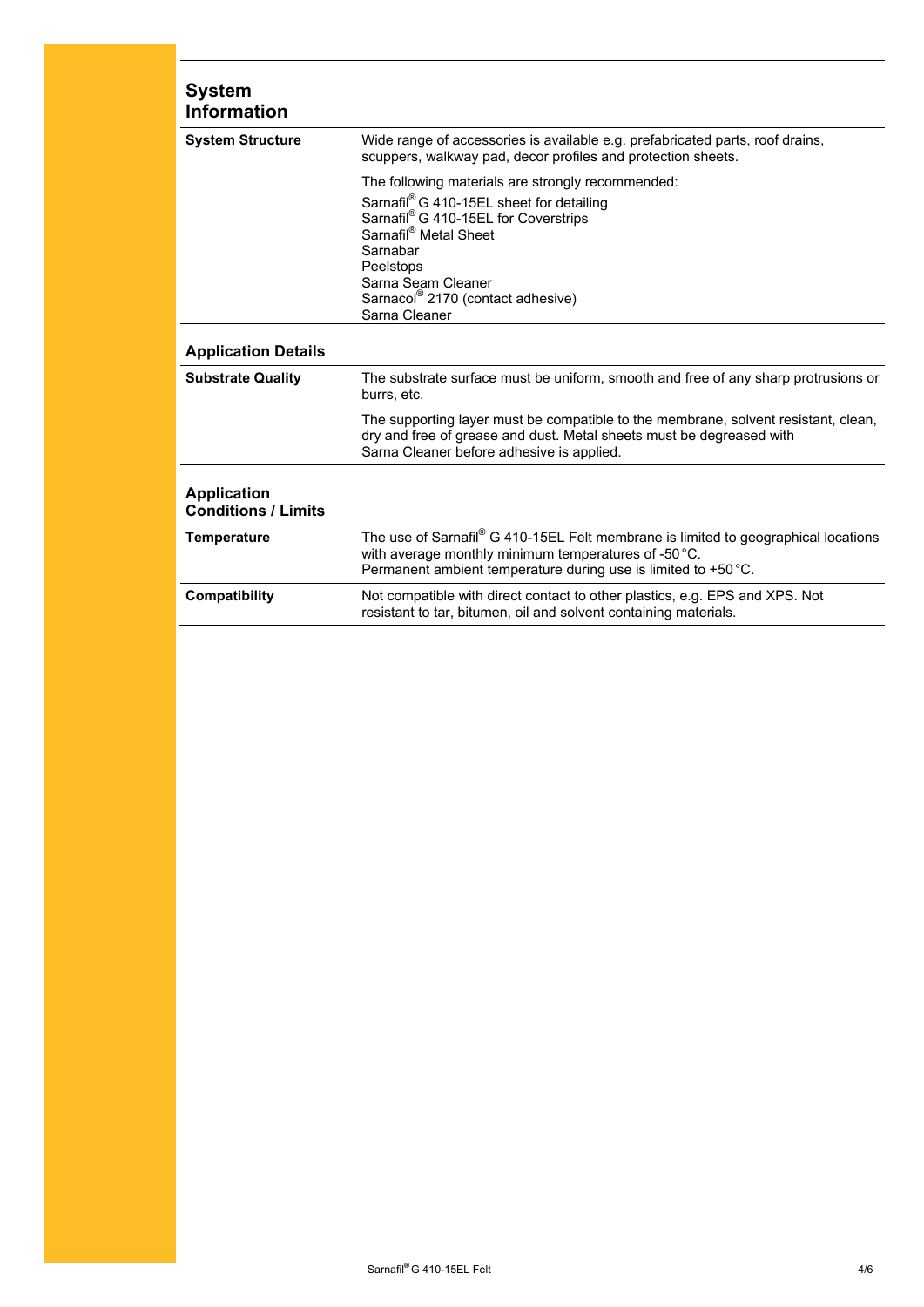| <b>Installation</b><br><b>Instructions</b> |                                                                                                                                                                                                                                                                                                                     |
|--------------------------------------------|---------------------------------------------------------------------------------------------------------------------------------------------------------------------------------------------------------------------------------------------------------------------------------------------------------------------|
| Installation Method /<br><b>Tools</b>      | Installation procedure:<br>According to the valid installation instructions for Sarnafil® G 410-EL types system<br>fully bonded for exposed roofs.                                                                                                                                                                  |
|                                            | Fully adhered roof surfaces and junction areas:<br>The roof waterproofing membrane is bonded to substrate by contact adhesive<br>Sarnacol® 2170 or PUR adhesive Sarnacol® 2142S depending on the type and<br>slope of substrate. Seam overlaps are welded by hot air.                                               |
|                                            | Adhering flashings<br>Sarnafil® G 410-15EL Felt is adhered to substrate layers such as reinforced<br>concrete, rendering, timber panels, metal sheets etc. using Sarnacol <sup>®</sup> 2170<br>adhesive.                                                                                                            |
|                                            | Welding Method:<br>Overlap seams are welded by electric heat welding equipment, such as manual hot<br>air welding machines and pressure rollers or automatic hot air welding machines<br>with controlled hot air temperature.                                                                                       |
|                                            | Recommended type of equipment: Leister Triac PID for manual welding<br>Sarnamatic 661 <sup>plus</sup> for automatic welding                                                                                                                                                                                         |
|                                            | Welding parameters including temperature, machine speed, air flow, pressure and<br>machine settings must be evaluated, adapted and checked on site according to the<br>type of equipment and the climatic situation prior to welding. The effective width of<br>welded overlaps by hot air should be minimum 20 mm. |
|                                            | The seams must be mechanically tested with screw drivers to ensure the integrity /<br>completion of the weld. Any imperfections must be rectified by hot air welding.                                                                                                                                               |
| Notes on Installation /                    | Installation works must be carried out only by Registered Sarnafil Contractors.                                                                                                                                                                                                                                     |
| Limits                                     | Temperature limits for the installation of the membrane:                                                                                                                                                                                                                                                            |
|                                            | -30 °C min. / +60 °C max.<br>Substrate temperature:<br>-20 °C min. $/$ +60 °C max.<br>Ambient temperature:                                                                                                                                                                                                          |
|                                            | Installation of some ancillary products, e.g. contact adhesives / cleaners is limited to<br>temperatures above +5 °C. Please observe information given by Product Data<br>Sheets.                                                                                                                                   |
|                                            | Special measures may be compulsory for installation below +5 °C ambient<br>temperature due to safety requirements in accordance with national regulations.                                                                                                                                                          |